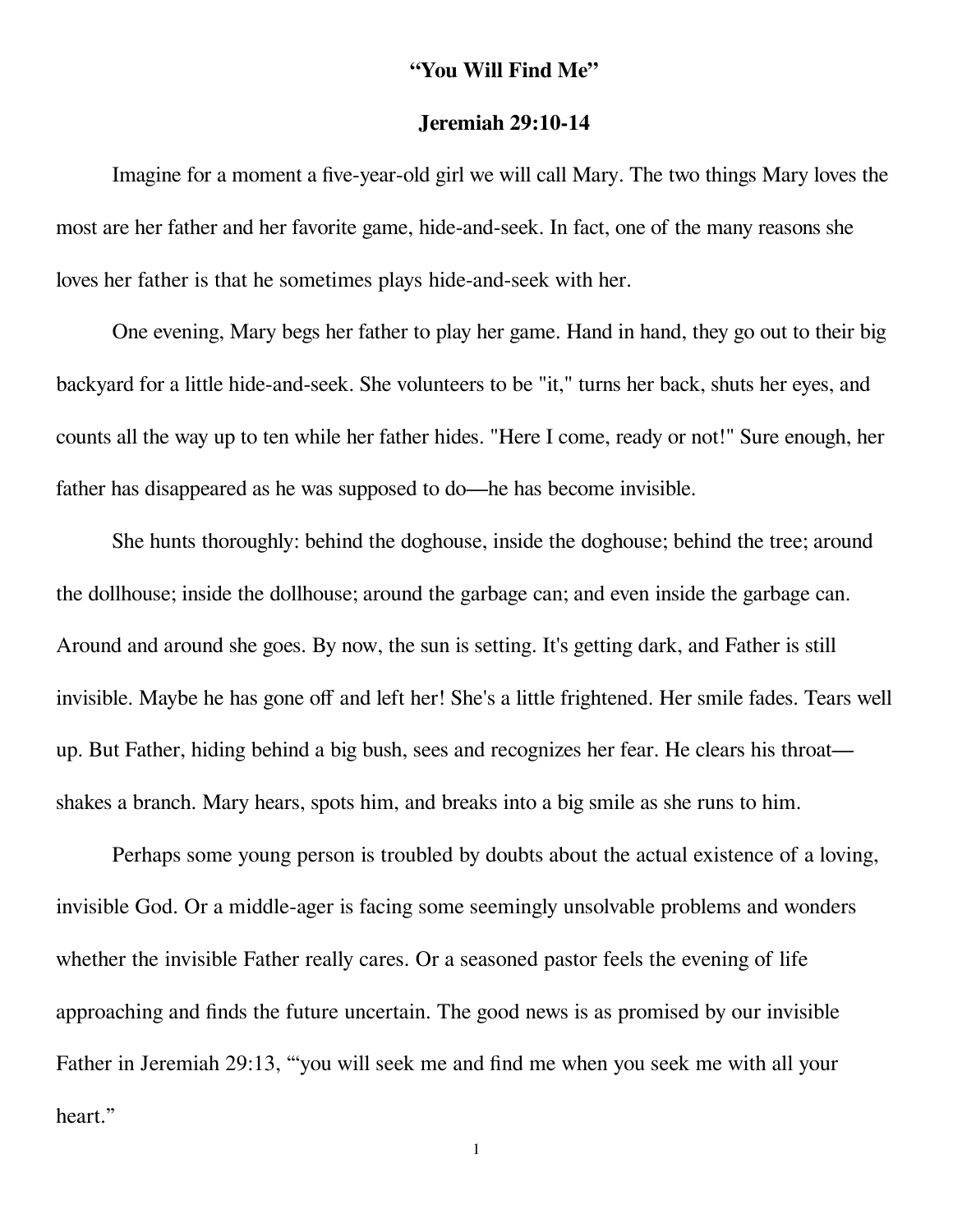Faith in God is essential in our present world. Jesus promised, "'Peace I leave with you; my peace I give to you. I do not give to you as the world gives. Do not let your hearts be troubled and do not be afraid' " (John 14:27).

We were designed in Eden to feel at home with God. It's in our DNA. There's a Godshaped hole in the human heart that cannot be filled by anything else. That shape can be filled by God alone, filled by our faith in Him. Faith in God, therefore, is essential in our present world.

Faith in God is our only hope for the world to come. God promises in Jeremiah 29:11, " 'For I know the plans I have for you,' declares the LORD, 'plans to prosper you and not to harm you, plans to give you hope and a future' "

Those who study human behavior state that most of us spend about 12 percent of a typical day thinking about the future. Augustine said it dramatically, "We are deafened by the clanging chains of mortality." But death is not the last word– only next to last. Jesus has the last word: "<sup>'</sup>I am the resurrection and the life. The one who believes in me will live even though they die' " (John 11:25).

God *wants* to be found. Why did little Mary's father clear his throat and shake that branch? Because he loved her and wanted to make his frightened, unhappy little girl happy again. Our invisible heavenly Father wanted to make us happy, and so He sent us a very visible God, Jesus, who said, "Come to me, all you who are weary and burdened, and I will give you rest" (Matt. 11:28).

God is findable, even in our old age. He promises: "'Even to your old age and gray hairs I am he, I am he who will sustain you. I have made you and I will carry you; I will sustain you and I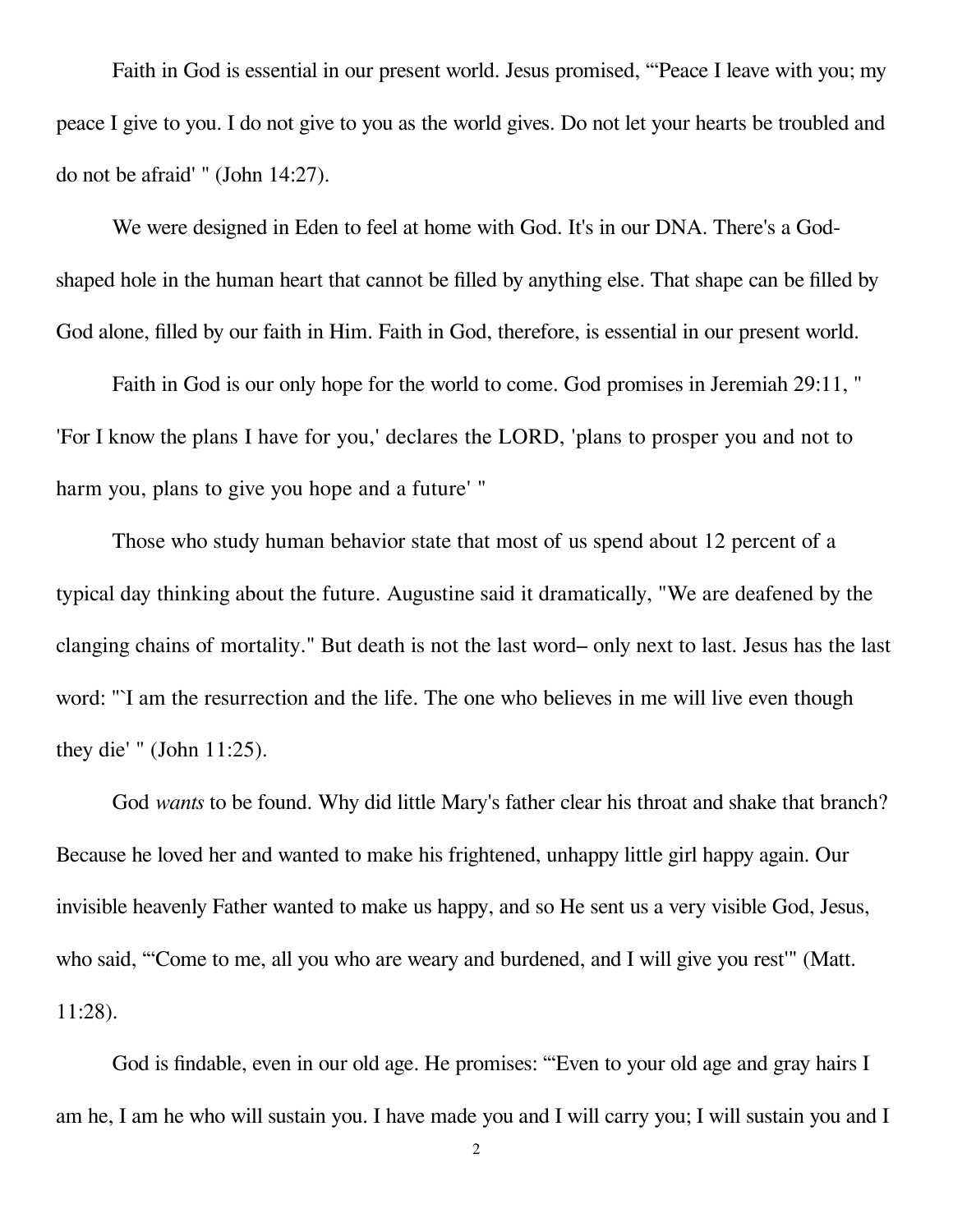will rescue you "(Isa. 46:4). *Carry* means something special to old people. When we were young, we could hardly wait to get out of Mother's arms and carry ourselves. In old age, we revert to needing extra help again. Now its canes, crutches, walkers, wheelchairs, or someone's strong arm. God's offer to "carry" us with His strong arm is a precious promise.

The text from Jeremiah with which we began this sermon assures us that God is findable only to those who search for Him wholeheartedly—" 'You will seek me and find me when you seek me with all your heart' "(Jer. 29:13).

Mary's father was moved by her wholehearted search: tree, doghouse, dollhouse, garbage can—over and over. Our heavenly Father is moved by our wholehearted search. But one hour of worship once a week is hardly a wholehearted search!

A half-hearted searcher may never find the invisible God. The irony is that not only do the halfhearted not find God—but because their casual search did not find Him, they usually accuse *Him* of not being findable!

The *Message* paraphrase Bible tenders our text in Jeremiah as, "When you get *serious* about finding me and want it more than *anything else,* I'll make sure you won't be disappointed" (emphasis added). What a blessed assurance.

Remember the law of exertion, which says, "Strength requires repetition." Learn to respect that law. If you ever had an arm or leg in a cast or were bedfast for a few days, you will remember how quickly an unused muscle can weaken. If you never used your legs except for getting to church one day a week, they would quit working. To be strong, both our leg muscles and our spiritual muscles need exercise daily.

There are three places where wholehearted, daily searchers can look for their invisible Father:

3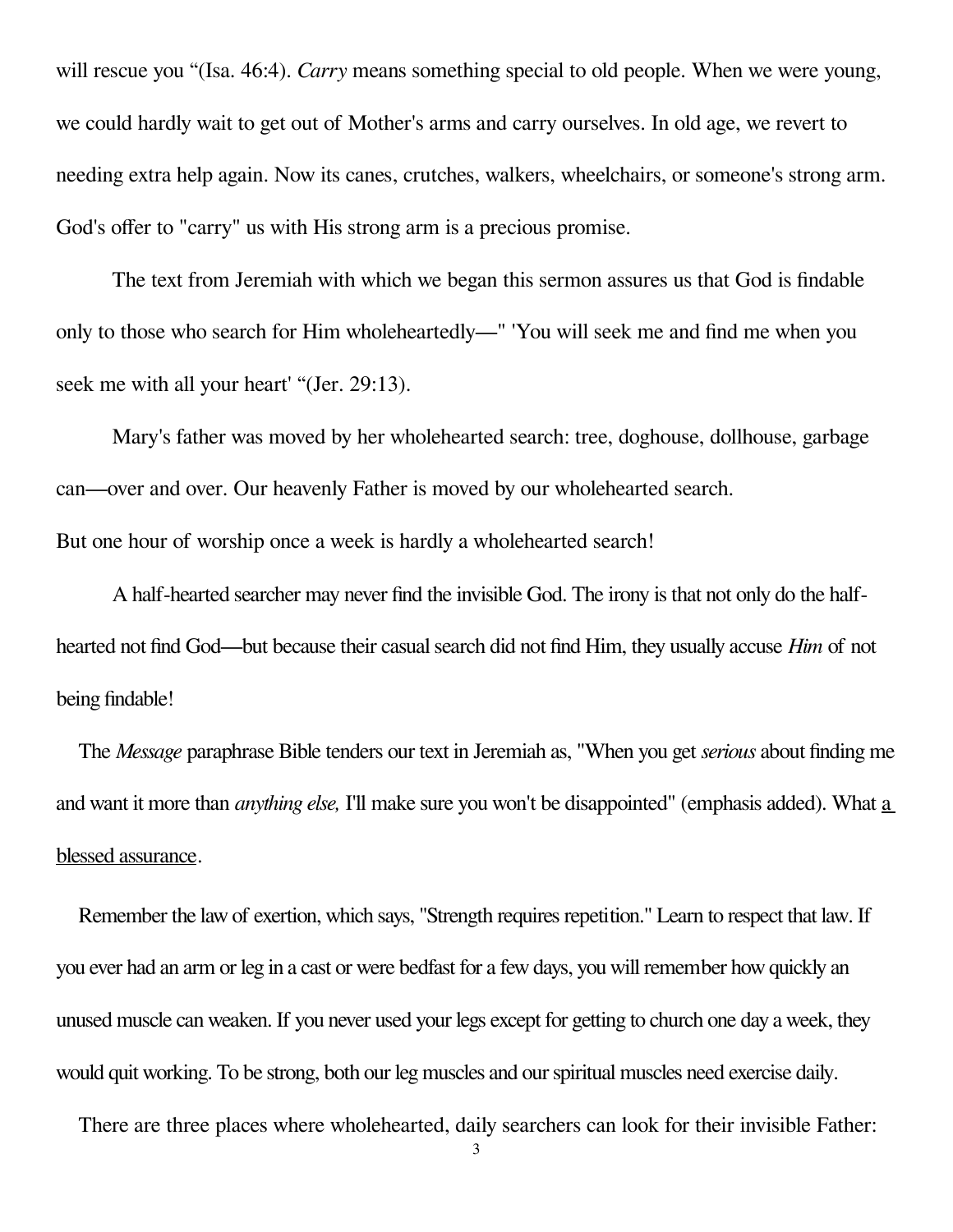## 1. *A book.* Devotional books are helpful, but you cannot do better than

the Bible! If you have tried daily Bible reading and gotten discouraged with it, I challenge you to try this: Find your favorite Bible version, open it daily, and prayerfully read a few verses from Matthew 5-7. If you did just that daily for the rest of your life, I predict you would learn to know and love the invisible God.

2. *Prayer.* Jeremiah 29:11, 12 says: " Tor I know the plans I have for you,' declares the LORD, 'plans to prosper you and not to harm you, plans to give you hope and a future. Then you will call upon me and come and pray to me, and I will listen to you.' Prayer is one way of searching for God. It has three basic parts:

**Thank.** Thank God for the *air* you breathe, your *heart* that keeps on beating, and the *food you* eat. Our food, after all, does not originate at the market. Basically, it comes from seed, soil, sun, and water and God provides all four. Food is a very visible proof of an invisible God.

**Ask.** The Jeremiah promise is "You will ... pray ... and I will listen." First, ask for forgiveness. Only after that, remember family, friends, and your prayer list.

**Volunteer.** This is the most neglected part of prayer. Do not just say, "Use me somewhere." That's just a way to appease the conscience. Volunteer for a specific service you and God have chosen together. He will help you find something that fits who and where you are. So long as He gives you air to breathe, He will give you a place to serve. This is the antidote to selfish prayer. Our service to others is how the invisible Father's love becomes visible to the world.

3. *Nature.* A man contemplating turning atheist noticed his little girl eating in her high chair. He watched her experimenting with ways to get food into her mouth on her own. He heard her blabbering as she was learning to talk. But, of all things, mostly he studied the perfect, intricate form